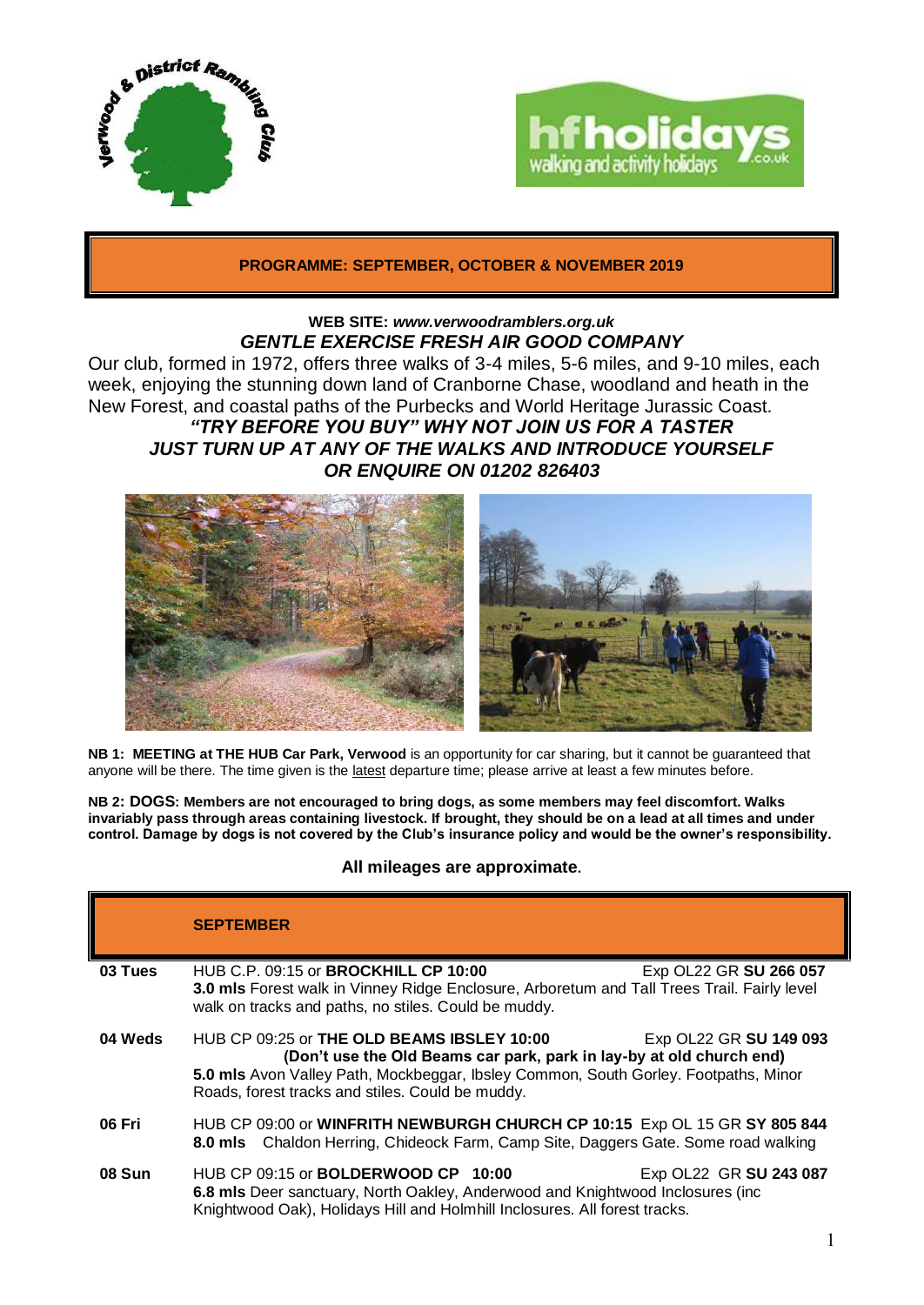| 10 Tues       | NOTE: EBBLAKE CP 10:00 (near bridge)<br>Exp OL22 GR SU 108 077<br>3.0 mls Circular forest walk in Ringwood Forest and Moors Valley Park. Tracks and paths, no<br>stiles Could be muddy.                            |  |  |
|---------------|--------------------------------------------------------------------------------------------------------------------------------------------------------------------------------------------------------------------|--|--|
| 11 Weds       | HUB CP 09:25 or THE MOOT CP DOWNTON 10:00<br>Exp 130 GR SU 182 214<br>5.5 mls Barford Down, Standlynch, Trafalgar Park Avon Valley Path. Some styles & mud.                                                        |  |  |
| 14 Sat        | HUB CP 09:00 or CORFE CASTLE VILLAGE SQUARE 10:00<br>Exp OL15 GR SY 960 821<br>Dispersed Parking or NT members free at Visitor Centre. Meet at The Famous Bakery.<br>9.0 mls Knowle Hill, Newfoundland & Kingston. |  |  |
| 17 Tues       | HUB 09:30 or CRANBORNE GARDEN CENTRE CP 10:00<br>Exp 118 GR ST 913 178<br>3.5 mls. Cranborne Farm, Jack Hedge Corner, One gentle slope.                                                                            |  |  |
| 18 Weds       | HUB CP 09:15 or WILVERLEY PLAIN CP 10:00<br>Exp OL22 GR SU 254 010<br><b>5.0 mls</b> Forest circular.                                                                                                              |  |  |
| 20 Fri        | HUB CP 9:20 or BURLEY CP (opposite Cricket Pitch) 10:00<br>OL22 GR SU 214 029<br>6.5 mls Turf Hill, Holmsley Inclosure, Thorney Hill Holms. Undulating.                                                            |  |  |
| <b>22 Sun</b> | <b>WALK NOT SUBMITTED</b>                                                                                                                                                                                          |  |  |
| 24 Tues       | HUB CP 09:30 or WHITESHEET CP10:00<br>Exp 118 GR SU 048 036<br>3.5 mls Holt Heath Circular.                                                                                                                        |  |  |
| 25 Weds       | HUB CP 09:15 or BLACKWATER CP 10:00<br>Exp OL22 GR SU 268 047<br>5.2 mls Pound Hill, Hursthill and Brick Kiln Inclosures, Bank, Great Huntley Bank, Brinken<br>Wood. Mostly forest tracks.                         |  |  |
| 28 Sat        | HUB CP 09:00 or SPEARYWELL WOOD CP 10:00<br>Exp 131 GR SU 316 277<br>9.0 mls Oakley, Cadbury & Little Bentley Farms                                                                                                |  |  |
|               |                                                                                                                                                                                                                    |  |  |
|               | <b>OCTOBER</b>                                                                                                                                                                                                     |  |  |
| 01 Tues       | HUB CP 09:20 or CORFE MULLEN REC'N GRD 10:00<br>Exp 118 GR SY 985 982<br>3.0 mls Happy Bottom and return.                                                                                                          |  |  |
| 02 Weds       | CP 09:35 or SMUGGLERS' ROAD CP 10:00<br>Exp OL22 GR SU 188 040<br>5.0 mls Hurn Forest and Heath Circular on Paths, tracks, stiles and possibly mud.                                                                |  |  |
| 04 Fri        | HUB CP 09:35 or MARTIN DOWN CP 10:00<br>Exp 118 GR SU 036 201<br>8.0 mls Cow Down Hill, Lodge farm, Knigthton Wood, Martin return.                                                                                 |  |  |
| <b>06 Sun</b> | <b>WALK NOT SUBMITTED</b>                                                                                                                                                                                          |  |  |
| 08 Tues       | <b>NOTE: EBBLAKE NORTH CP 10.00</b><br>Exp OL22 GR SU 108 078<br>3.8 mls Plumley Wood, Home Farm, Reservoir Cottage No stiles. Short uphill section.                                                               |  |  |
| 09 Weds       | HUB CP 09:20 or BROOMY WALK CP 10:00<br>Exp OL22 GR SU 197 100<br>5.0 mls Broomy Plain, Broomy Inclosure, Black Heath, Lin Wood                                                                                    |  |  |
| 12 Sat        | HUB CP 09:20 or BADBURY RINGS NT CP 10:00<br>Exp 118 GR ST 959 031                                                                                                                                                 |  |  |
|               | NOTE: Parking charges for non NT members.<br>9.5 mls King Down, Hemsworth, Chetterwood, Manswood, Whichampton, Bradford Barrow,<br>King Down. Undulating.                                                          |  |  |
| 15 Tues       | HUB 09:30 or WHITE SHEET CP 10:00<br>Exp 118 GR SU 048 036<br>3.5 mls A walk over Holt Heath.                                                                                                                      |  |  |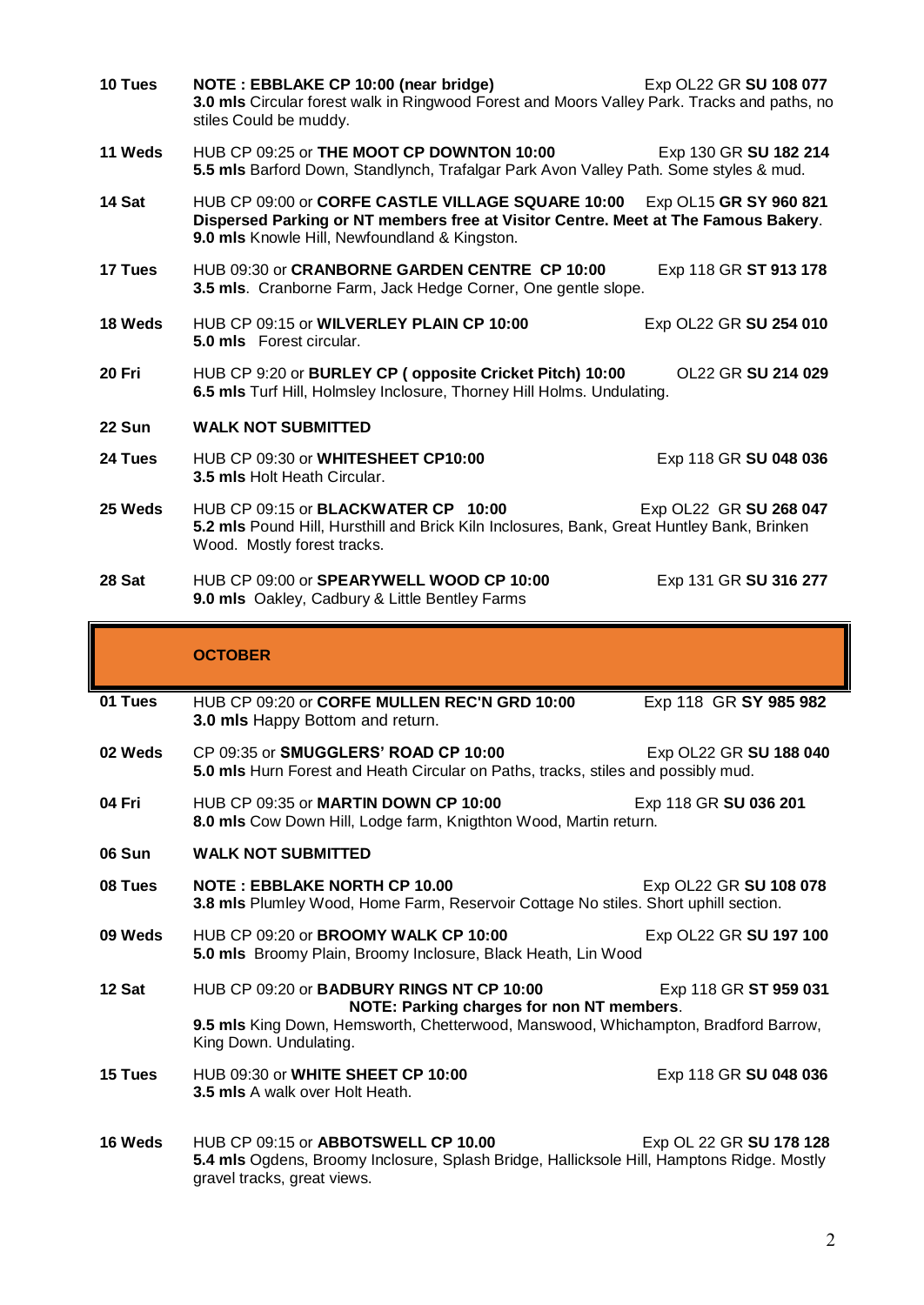| 18 Fri        | HUB CP 09:20 or BROAD CHALKE CHURCH CP 10:00<br>8.0 mls Fifield Bavant, Compton Down, Chalk Farm.                                                                                                                                                             | Exp 130 GR SU 042 254  |  |
|---------------|---------------------------------------------------------------------------------------------------------------------------------------------------------------------------------------------------------------------------------------------------------------|------------------------|--|
| <b>20 Sun</b> | <b>WALK NOT SUBMITTED</b>                                                                                                                                                                                                                                     |                        |  |
| 22 Tues       | <b>NOTE: POTTERNE PARK 10:00</b><br>3.8 mls Moors Valley via Ebblake                                                                                                                                                                                          | Exp OL22 GR SU 096 074 |  |
| 23 Weds       | HUB CP 09:30 or CRANBORNE GARDEN Ctr 10:00<br>Exp OL22 GR SU 056 132<br>5.0 mls Manor Farm, Cranborne Farm, Jacks Hedge Corner, Boveridge, Burwood                                                                                                            |                        |  |
| 26 Sat        | <b>WALK NOT SUBMITTED</b>                                                                                                                                                                                                                                     |                        |  |
| 29 Tues       | HUB CP 09:15 or FIDDLEFORD MANOR CP 10:00<br>3.7 mls Fiddleford Mill, & Trailway                                                                                                                                                                              | Exp 129 GR ST800 135   |  |
| 30 Weds       | HUB CP 09:35 or WOODLANDS PLAYING FIELD FIELD 10:00<br>Exp 118 GR SU 051 090<br>5.0 mls Bagman's Lane, Chalbury Fm, Horton, Haythorne. Undulating, some stiles.                                                                                               |                        |  |
|               | <b>NOVEMBER</b>                                                                                                                                                                                                                                               |                        |  |
| 01 Fri        | HUB CP 08:45 or KNOLL BEACH STUDLAND CP (NT) 10:00 Exp OL 15 GR SZ 034 834<br>NOTE Car Park free for NT members with cards, £4 for non-members,<br>9.6 mls Studland shore line, Old Harry Rocks, Ballard Down, Agglestone Rocks, Studland<br>Heath and beach. |                        |  |
| 03 Sun        | <b>WALK NOT SUBMITTED</b>                                                                                                                                                                                                                                     |                        |  |
| 05 Tues       | HUB 09:15 or BURLEY CP (Opposite Cricket Ground )10:00 Exp OL 22 GR SU 214 027<br>3.0 mls Turf Hill, Goatspen Plain, Cott Lane. Slightly undulating                                                                                                           |                        |  |
| 06 Weds       | HUB CP 09:10 or ASHLEY WALK CP 10:00<br>5.7 mls Godshill, Frankenbury, Folds Farm, Castle Hill, Godshill Wood, Godshill.                                                                                                                                      | Exp OL22 GR SU186 156  |  |
| 09 Sat        | HUB CP 09:20 or BADBURY RINGS NT CP 10:00<br>Exp 118 GR ST 960 031<br>NOTE: Parking charges for non NT members.<br>8.0 mls Stour Valley Way, Shapwick, Swan Way. Mud likely along the river bank.                                                             |                        |  |
| 12 Tues       | <b>WALK NOT SUBMITTED</b>                                                                                                                                                                                                                                     |                        |  |
| 13 Weds       | THE HUB CP 09:30 or ROCKFORD COMMON CP 10:00<br>5.3 mls Forest circular, some inclines and possible mud                                                                                                                                                       | Exp OL22 SU 164 083    |  |
| 15 Fri        | <b>NOTE: POTTERNE PARK 10:00</b><br>8.0 mls Moors Valley via Viewpoint and Pine Avenue                                                                                                                                                                        | Exp OL22 GR SU 096 074 |  |
| 17 Sun        | <b>WALK NOT SUBMITTED</b>                                                                                                                                                                                                                                     |                        |  |
| 19 Tues       | HUB 09:20 or GUSSAGE ALL SAINTS CH 10:00 (Roadside)<br>3.5 mls Burts Harley, Roman Road. Slightly undulating.                                                                                                                                                 | Exp 118 GR ST 999 108  |  |
| 20 Weds       | HUB CP 09.15 or HIGH CORNER CP (NOT the Inn) 10:00<br>5.7 mls Linwood, Milkham Inclosure, Broomy Plain, Broomy Inclosure.                                                                                                                                     | Exp OL22 GR SU 200 104 |  |
| 23 Sat        | HUB CP 09:10 or CANADIAN MEMORIAL CP 10:00<br>8.2 mls. Bolderwood, Wickwood, Newtown, Minstead, Furzy gardens, Kings Garn, Fox Hill                                                                                                                           | Exp OL22 GR SU 240 093 |  |
| 26 Tues       | HUB CP 09:20 or WHITE MILL CP 10:00<br>3.2 mls White Mill and the Droves                                                                                                                                                                                      | Exp 118 GR ST 958 007  |  |
| 27 Weds       | HUB: 9:15 or BROOMY WALK CP 10:00<br>Exp OL22 GR SU197 099<br>5.0 mls Milkham Inclosure, Broomy Lodge/Inclosure, High Corner Inn. Mainly tracks and<br>paths. Some mud after rain                                                                             |                        |  |
| 29 Fri        | HUB CP 09:30 or 6D HANDLEY Village Hall CP 10:00<br>7.5 mls Dean, Woodcutts, Handley Common, Deanland and return.                                                                                                                                             | Exp 118 GR ST 992 174  |  |